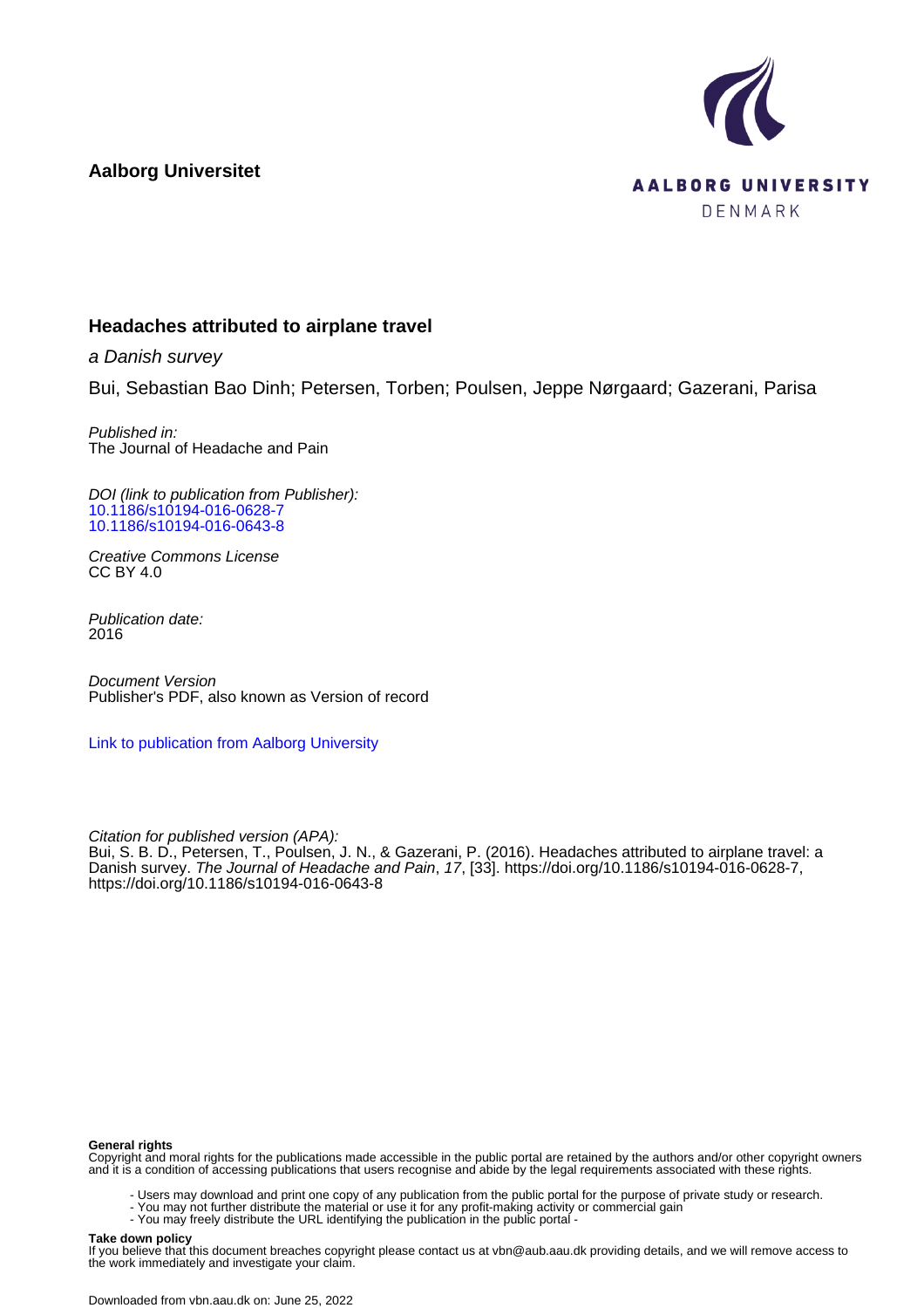## **RESEARCH ARTICLE Example 2014 The Contract of Contract Contract Contract Contract Contract Contract Contract Contract Contract Contract Contract Contract Contract Contract Contract Contract Contract Contract Contract Co**



# Headaches attributed to airplane travel: a Danish survey

Sebastian Bao Dinh Bui, Torben Petersen, Jeppe Nørgaard Poulsen and Parisa Gazerani<sup>\*</sup>

## Abstract

Background: Airplane headache (AH) is a headache that occurs during take-off and landing. The pain is described as severe, unilateral, and located in the fronto-orbital region. This study aimed at investigating the incidence of AH among Scandinavian air-travelers, and to elucidating potential risk factors.

Methods: An online, Danish-survey was developed. The questionnaire consisted of 14 questions and was distributed through the Facebook-pages of Scandinavian-airlines and interest organizations. Participants reached the questionnaire through a web-link.

Results: Out of 254 responses, 89 noted that they suffered from headaches associated to airplane travel. Of the 89, 21 cases the headache was severe and limited to 30 min duration, as described in the ICH's criteria of AH. The remaining 68 cases indicated that the headache lasted longer than 30 min. Our data demonstrated that High-Altitude Headache (HAH) is a risk factor for developing AH ( $p < 0.05$ ). Triptans (19 %) and paracetamol (5 %) were reported effective to relieve AH.

**Conclusion:** This study indicates that up to 8.3 % of the studied population suffered from AH, with a higher incidence in those with a history of HAH. Self-medication by triptans and paracetamol were reported effective for relieving AH.

Keywords: Headache, Airplane headache, Flight, Triptans, High-altitude headache, Danish

## Background

Airplane headache (AH) is an intense, short lasting headache - usually lasts around 30 min [[1](#page-4-0)], and is exclusively related to airplane travels. AH has a sudden onset and may occur at any time during flight; although, with a high incidence during take-off and landing, with the highest frequency during the landing phase [\[1](#page-4-0)]. AH is thought to affect a small part of the population [\[2](#page-4-0)]. However, with occupancy of around 70 % and more than 3.3 billion commercially available airplane seats, the Bnai Zion Medical Center estimates more than 100 million cases of AH annually [\[3](#page-4-0)]. Population-based investigations on AH, and its underlying mechanisms, treatments, prevention strategies, and risk factors are limited. Hence, further investigation to provide a clear picture that will eventually lead to better diagnosis and treatment is warranted.

The pathogenesis of AH has not been clarified yet and considering a diverse group of patients, with a broad range of symptoms, it is complicated to define a clear underlying mechanism(s). It has been suggested that barotrauma to the sinuses may lead to vasodilation of the cerebral arteries, which in turn may play an essential role in development of AH [\[2](#page-4-0), [4](#page-4-0)–[7](#page-4-0)]. Hence, it is reasonable to consider that airplane headache may also be linked to dysregulation occurring in the cerebral arteries [[8\]](#page-4-0). Previous studies have shown a high psychological impact, caused by fear of future attacks, and stress of flying [[6\]](#page-4-0). No report is present that focus on a North-European population [\[2](#page-4-0), [4](#page-4-0)–[7, 9](#page-4-0)–[11](#page-4-0)]. Hence, the present study was designed to provide an overview of AH in a Northern-European population. The outcome of this study might provide new evidence on the incidence and risk factors of AH.

\* Correspondence: [gazerani@hst.aau.dk](mailto:gazerani@hst.aau.dk)

SMI®, Department of Health science and Technology, Faculty of Medicine, Aalborg University, Aalborg, Denmark



<sup>© 2016</sup> Bui et al. Open Access This article is distributed under the terms of the Creative Commons Attribution 4.0 International License [\(http://creativecommons.org/licenses/by/4.0/](http://creativecommons.org/licenses/by/4.0/)), which permits unrestricted use, distribution, and reproduction in any medium, provided you give appropriate credit to the original author(s) and the source, provide a link to the Creative Commons license, and indicate if changes were made.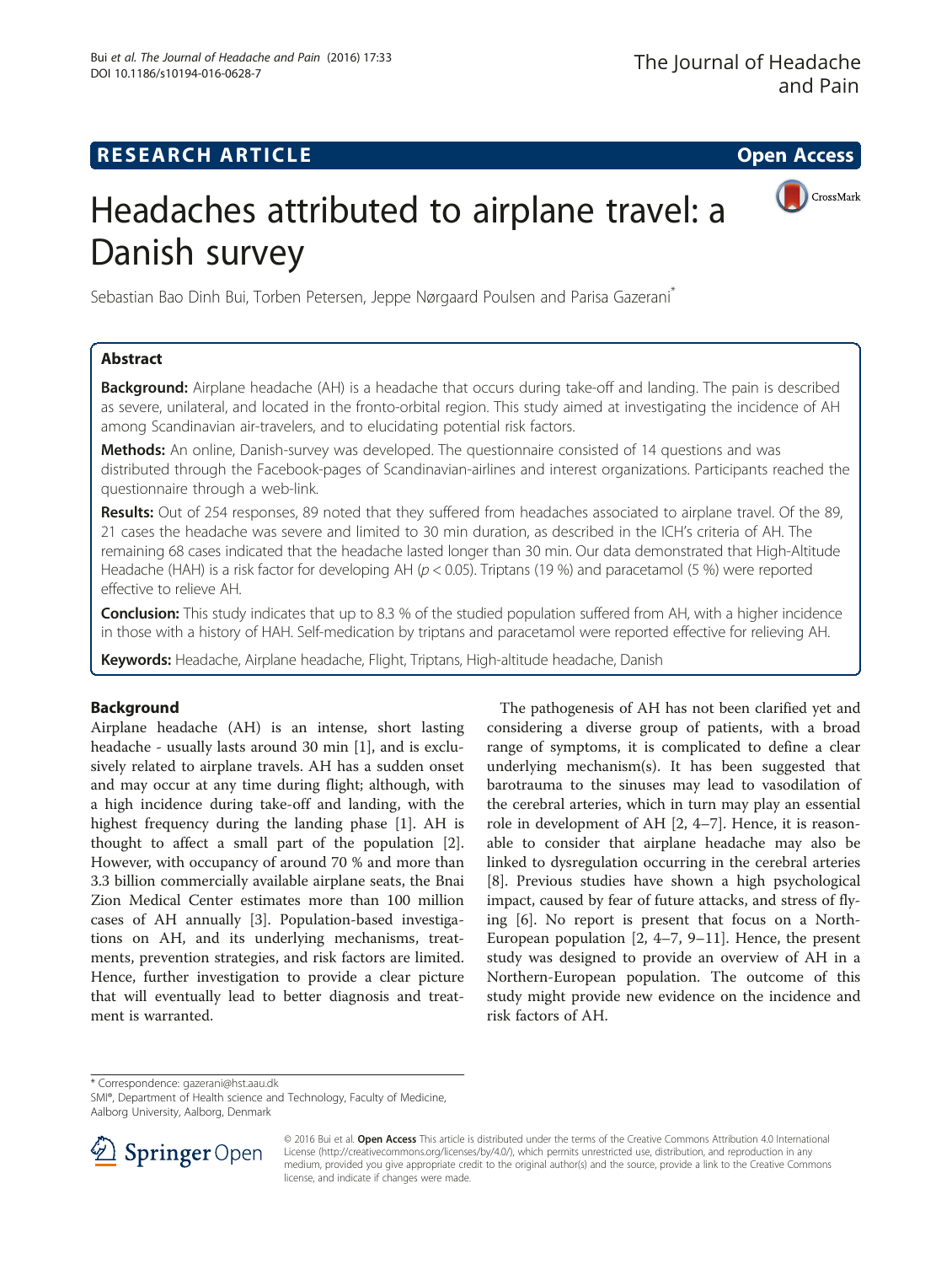#### Methods

#### Study design and population

An online survey-based trial was designed to identify the incidence of AH among Scandinavian-air travelers, since no information was available regarding incidence or risk factors of AH in this population. The inclusion criteria admitted individuals with an age of  $\geq 18$  years, with a history of at least 3 flights (without restrictions on length of flight).

Participants were asked to rate their pain intensity on a scale of 1–10, where 1–3 was considered as mild headache, 4–7 reflected moderate headache, and 8–10 was considered as severe headache. Furthermore, the participants were asked to note their choice of medication as well as time of consumption.

#### Survey and recruitment

Participants were recruited through advertisements posted on the Facebook-pages of Scandinavian-airline companies, and other interest organizations, with a link directing them to a custom-designed Danish-questionnaire. The questionnaire was available in the period from the  $15<sup>th</sup>$  October 2014 to the  $1<sup>st</sup>$  of December 2014 (a total of 48 days). The questionnaire was composed of 14 questions with adequate space provided for a supplementary or descriptive text. The first 6 questions focused on the demographical information of the participants, including nationality, age, gender, migraine and HAH. Other questions focused on AH and more specifically on its symptoms and co-morbidities, while others focused on the flight composition. The questionnaire was designed and made available through Google Docs. All questions were designed in a way that they had to be answered before continuing to the next question, thus securing an answer to each question.

#### Statistical analysis

In the text and tables, data are presented as number of responses and percentages, except age, which is presented as mean +/− SD (standard deviation).

Statistical analysis was performed using SPSS (version 22.0, IBM, USA), and the level of significance was set at 0.05. A  $t$ -test was performed to determine if there was an age-difference between the headache group and the non-headache group. Fisher's Exact Test or chi-square was used to determine if gender distribution, migraine and HAH are significant risk factors of AH.

#### Results

A total number of 254 Scandinavian-air travelers participated in this survey. Among those, 89 (35 %) identified themselves to be a victim of headache attributed to airplane travel. However, based on the current version of the ICH's diagnostic criteria (version 3, beta) [\[1\]](#page-4-0) for airplane headache, only 21 of them (8.3 %) met diagnostic criteria (i.e., headache lasts less than 30 min).

Therefore, two groups were defined for analysis of the collected data: AH group  $(n = 21)$  and the non-AH group ( $n = 233$ ).

There was no statistical difference in the gender distribution between the AH and Non-AH group. Overall, there was a tendency for more females responding to the questionnaire ( $\approx 62$  %). The gender distribution is outlined in Table 1.

The average age for the AH group was  $39 \pm 14$  years (range: 19–67,  $p > 0.05$ ), there was no statistical age difference between the genders.

In total, 62 participants (24.4 %) indicated diagnosed with migraine. There was no statistical difference in the distribution of migraine between the two groups (7 in AH group (33 %) and 55 in non-AH group (24 %)), for gender distribution see Table [2](#page-3-0)). However, migraine appears to be more frequent in the AH group, although the population size does not allow a conclusive consideration. Fifty-five participants (22 %) indicated that they suffered from HAH. There was a statistical difference in the distribution of HAH between the two groups  $(p < 0.001, 13$  in AH group (62 %) and 42 (18 %) in non-AH group, for gender distribution see Table [3](#page-3-0)).

The onset of headache was equal divided between take-off (first 30 min) and landing (last 30 min) with 8 participants in each category (38 %). Five participants (24 %) reported that the headache occurred sometime in between of take-off and landing (see Table [4\)](#page-3-0).

The majority of AH participants (91 %) describe their headache as unilateral, fronto-orbital or fronto-parietal. The headache was described mainly as "pressing" (43 %), but also pulsating (29 %) and stabbing (29 %). The intensity of headache was described as severe (57 %) or moderate (43 %).

When asked to provide a possible cause for their headache, changes in cabin pressure during take-off and landing was reported as the most possible cause of their AH (95 %).

The AH-group was divided into two subgroups: A medicated-group (24 %) and a non-medicated-group (76 %) (see Table [5\)](#page-3-0). Among participants in the medicated-group, 1 (5 %) took paracetamol, and 4 (19 %) used triptans (Table [5\)](#page-3-0). Among those who

Table 1 Gender distribution in AH-group and non-AH group

|         | AH-group  | Non-AH-group | Total       |
|---------|-----------|--------------|-------------|
| Females | $12(5\%)$ | 146 (57 %)   | 158 (62 %)  |
| Males   | 9(4%      | 87 (34 %)    | 96 (38 %)   |
| Total   | 21 (9 %)  | 233 (91 %)   | 254 (100 %) |

AH airplane headache. The numbers represent number of responses. Percentages are given in brackets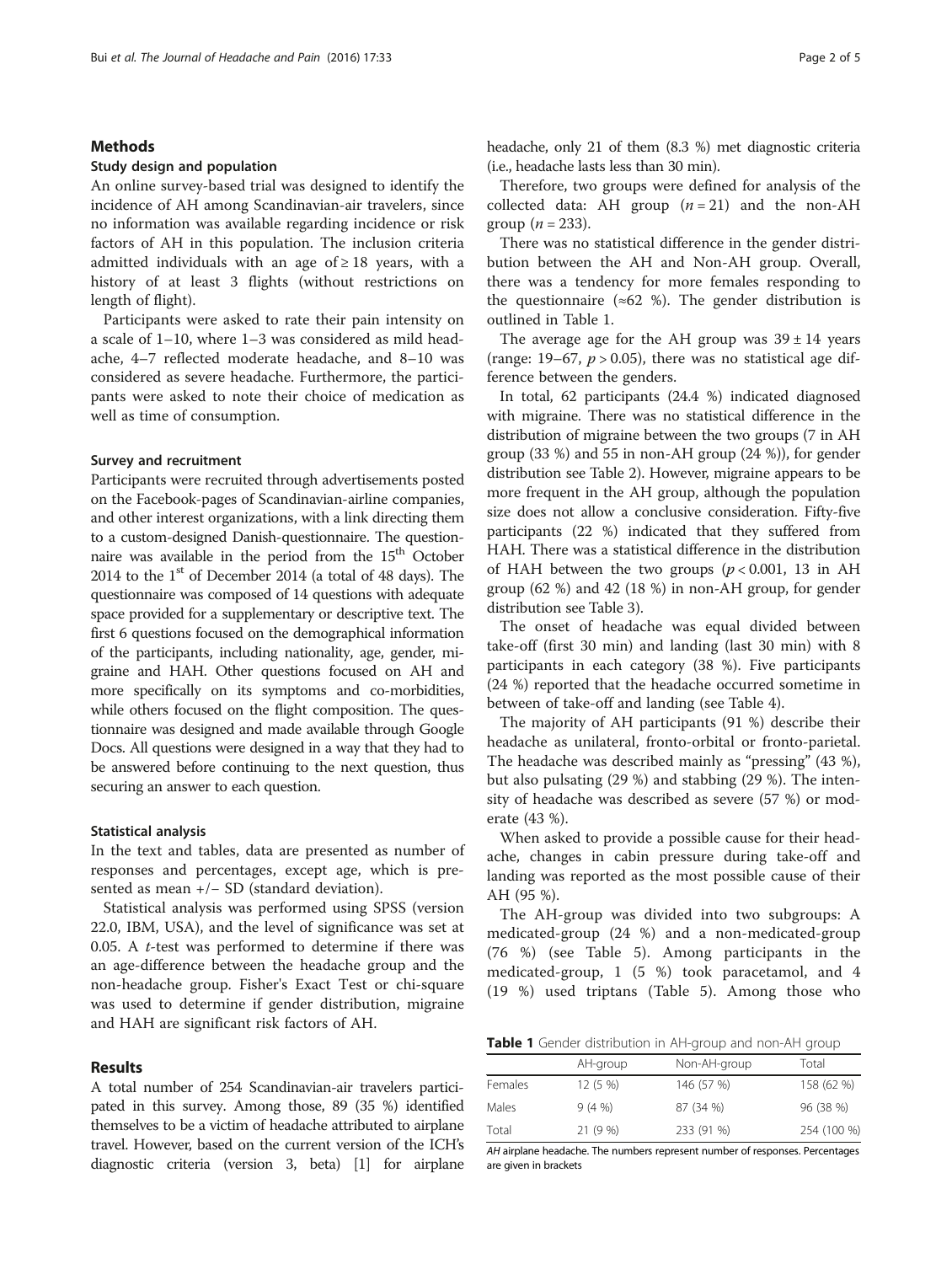<span id="page-3-0"></span>Table 2 Gender distribution and occurrence of migraine in AH group and non-AH group

|                  |          | Migraine in AH-group Migraine in Non-AH group Total |           |
|------------------|----------|-----------------------------------------------------|-----------|
| Females 6 (50 %) |          | 48 (33 %)                                           | 54 (34 %) |
| Males 1 (11 %)   |          | 7(8%)                                               | 8 (8 %)   |
| Total            | 7 (33 %) | 55 (24 %)                                           | 62 (24 %) |

AH airplane headache. The numbers represent number of responses. Percentages are given in brackets

used triptans, 2 females and 1 male were diagnosed with migraine.

The participants were asked to note any chronic diseases, to rule out possible co-morbidities, as well as whether or not they had been suffering from recent bouts of influenza. One case of asthma and one case of epilepsy were noted in the AH group.

#### **Discussion**

The present study showed that up to 8.3 %  $(n=21)$ of our study population suffered from AH. There might have been a skewed gender distribution due to the possibility of a mainly young audience using Facebook. Despite this, close to 40 participants were aged 60+, the average age was  $38.2$  years  $\pm 15.8$  (range  $18-$ 76). Although, larger population-based studies would be required to give a more precise estimate of the prevalence of AH in Northern Europe (i.e., Denmark). However, our findings are in line with findings from Southern Europe [\[2](#page-4-0), [4, 6](#page-4-0), [12](#page-4-0)]. Based on the current ICH's classification, AH is short-lived - usually around 30 min experienced when ascending or descending with severe stabbing pain, usually on one side of the head, near the eye. Although, the clinical symptoms reported in our population is consistent with this classification; we also found 68 participants that claimed that they suffer from AH, however, we could not classify them based on the diagnostic criteria of AH, but noted that their headache occurred only while flying. Whether or not this group or some individuals in this group can still be identified as AH is not clear now, due to inadequate information.

However, the pain in AH-group  $(n = 21)$  was experienced as stabbing in only 29 % of the cases. The grading of severity was moderate and the onset of the attacks was equally divided between take-off and

Table 3 Gender distribution and occurrence of HAH in AH group and non-AH group

| HAH in AH group | HAH in Non-AH group | Total     |
|-----------------|---------------------|-----------|
| 9(75%)          | 34 (23 %)           | 43 (27 %) |
| 4(44%           | 8(9%)               | 12 (13 %) |
| 13 (62 %)       | 42 (18 %)           | 55 (22 %) |
|                 |                     |           |

AH airplane headache, HAH high-altitude headache. The numbers represent number of responses. Percentages are given in brackets

Table 4 Onset of headache as reported by participants in the AH-group

|         | Take-off<br>(first 30 min) | Landing<br>(last 30 min) | During<br>the flight | Total      |
|---------|----------------------------|--------------------------|----------------------|------------|
| Females | 5 (63 %)                   | 3(37%)                   | 4 (80 %)             | 12 (57 %)  |
| Males   | 3(37%)                     | 5(63%)                   | $1(20\%)$            | 9(43%)     |
| Total   | 8 (38 %)                   | 8 (38 %)                 | 5(24%)               | 21 (100 %) |

AH airplane headache. The numbers represent number of responses. Percentages are given in brackets

landing. Five participants experienced headache during the cruising, but the onset of the headaches could potentially have started after the take-off phase. Our findings in the AH group are not completely in accordance with the literature, where the headache is usually rated as severe, with a jabbing, stabbing or sometimes pulsating quality, and mostly occurs during the landing phase [\[2](#page-4-0), [4, 6, 12\]](#page-4-0).

To identify potential risk factors of AH, we asked if the participants had experienced a cold or any other nasal congesting syndrome (that can be a cofounding factor). 2 AH-participants noted cases of cold, however they indicated having AH is independent of cold.

The participants were also asked to note if they suffered from any chronic diseases to identify co-morbidities. Two chronic diseases, asthma and epilepsy, were listed by the participants in the AH group. Based on our data gender does not seems to be a risk factor for AH, although our data indicate a higher female AH-ratio, which is in contrast to previous studies suggesting a male dominance [\[3](#page-4-0), [4](#page-4-0), [6](#page-4-0)]. A skewed gender distribution is known from previous studies with a higher incidence in men than in women. A skewed gender distribution is also known from other types of headaches, such as tension type headache, where males have a higher risk than females [[13](#page-4-0)] whereas headaches, such as migraine, where the risks of migraines are three times higher in females than in males (18 % F, 7 % M) [\[14\]](#page-4-0).

According to our findings AH primarily occurred during take-off, and landing. This is consistent with the previous findings [\[4](#page-4-0), [6](#page-4-0)] and the ICH's criteria for AH [\[1](#page-4-0)]. Changes in cabin pressure when an airplane is ascending or descending could affect those passengers with a highly sensitive baroreflex [\[15](#page-4-0)]. One study has demonstrated that migraine patients may have a highly sensitive baroreflex compared with healthy controls [[16\]](#page-5-0). If a

Table 5 Medication consumed by participants in the AH-group and its distribution (AH: airplane headache)

|         | No medication | Medication | Total      |
|---------|---------------|------------|------------|
| Females | 9(43%)        | 3(14%)     | 12 (57 %)  |
| Males   | 7(33%)        | $2(10\%)$  | 9(43%)     |
| Total   | 16 (76 %)     | 5(24%)     | 21 (100 %) |

The numbers represent number of responses. Percentages are given in brackets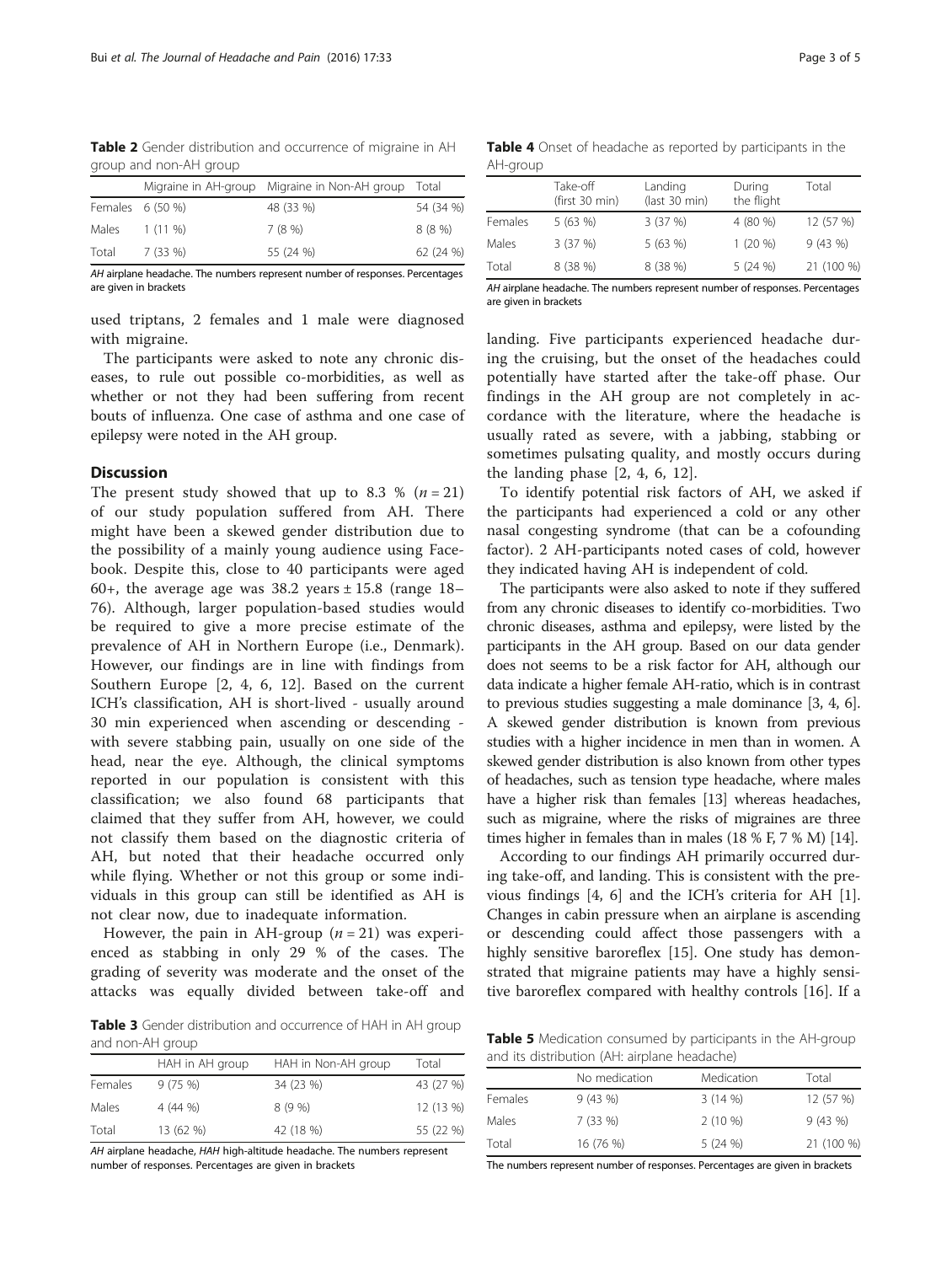<span id="page-4-0"></span>similar sensitivity exists in AH, this might pose a possible pathway for the development of AH. Sensitive baroreceptors and the link with migraine remains to be properly proven [\[16\]](#page-5-0). Another mechanisms might be through trigeminal nerve stimulation of the mucosal tissue. Cabin pressure may also affect cranial arteries, causing vasodilatation and headache, being the vasodilatation in turn caused by an imbalance between internal and external air pressure [4, [17, 18](#page-5-0)]. Cabin pressure may also affect hypersensitive cranial arteries, possibly cerebral arteries, thereby causing vasodilation and headache [10, 11]. Based on our results, HAH is a risk factor for AH. HAH is short lasting condition, that may occur during changes in altitude (primarily; ascending over 2500 meters), and often seen in activities such as mountain climbing [1]. HAH is felt on both sides of the head with an intensity ranging from mild to moderate [1] different from AH, which is unilateral and severe in intensity [6]. A previous study has shown that the intensity of HAH increases at higher altitude [[19\]](#page-5-0). Several studies have measured changes in cabin pressure during a flight [[20\]](#page-5-0), and a linear coherence has been shown between altitude and cabin pressure [\[20](#page-5-0)]. Cabin pressure would normally decrease with around 8 hPa for each 300 meters, until the plane reaches an altitude of 2500 m, at which, the cabin pressure stabilizes at an average of 846 hPa  $(\approx 0.85$  bar) for the rest of the flight [\[20](#page-5-0)]. The decreased pressure might lead to different degrees of hypoxia and changing pressure in body tissues and cavities [[21, 22](#page-5-0)]. As such, these changes might contribute to the development of HAH and AH in the ascending phase. A study has recently shown a possible relation between AH and "mountain descending headache", which is a condition with common symptoms comparable with AH [[23](#page-5-0)]. We therefore speculate that both headaches are triggered by increasing atmospheric pressure during the descending phase, which will result in expanding the air in the cavities and thereby inducing the headache in the aforementioned phase. However, the mechanism(s) underlying HAH, mountain descending headache and AH remains to be identified [[24\]](#page-5-0).

Five participants of the AH group used medication (24 %) (prior to their flight) in an effort to prevent AH. One individual self-medicated with paracetamol and four took triptans. These medications were reported effective to prevent AH. Our results are in line with a former study that examined the effect of triptans by analyzing 5 flight travelers with AH who all used triptans during a flight, they all reported complete pain relief for the duration of the flight [5]. Triptans are reported to be the most effective when taken 30 min before a flight [5].

#### Conclusion

This study found that up to 8.3 % of our study group suffered from AH with an increased risk in those with a history of HAH.

Triptans and paracetamol were used to alleviate AH.

Population-based studies are called for identification of global AH incidence. In addition, further prospective studies are highly recommended to clarify the mechanisms underlying AH, its triggers and prevention strategies.

#### Competing interests

The authors declare that they have no competing interests.

#### Authors' contributions

SBDB and TP contributed equally in this study. SBDB and TP designed the study, analyzed data, and drafted the manuscript. JNP and PG made substantive intellectual contribution to this study, provided academic support, and revised the manuscript drafts. All authors have read and approved the final version of the manuscript prior to submission.

#### Acknowledgements

Research support to P. Gazerani provided by the Danish Research Council is greatly acknowledged. In addition, we would like to acknowledge Aalborg Airport, Sonderborg Airport, Alsie Express, Migrænikerforbundet and Migræne og Hovedpineforeningen for their valuable contributions to this report by posting our questionnaire on their Facebook-pages.

#### Received: 3 February 2016 Accepted: 7 April 2016 Published online: 14 April 2016

#### References

- 1. Headache Classification Committee of the International Headache Society (IHS) (2013) The International Classification of Headache Disorders, 3rd edition (beta version). Cephalalgia 33:629–808
- 2. Kararizou E, Anagnostou E, Paraskevas GP, Vassilopoulou SD, Naoumis D, Kararizos G, Spengos K (2011) Headache during airplane travel ("airplane headache"): first case in Greece. J Headache Pain 12:489–91
- 3. Potasman I, Rofe O, Weller B (2008) Flight-associated headaches-prevalence and characteristics. Cephalalgia 28:863–7
- 4. Berilgen MS, Mungen B (2011) A new type of headache, headache associated with airplane travel: preliminary diagnostic criteria and possible mechanisms of aetiopathogenesis. Cephalalgia 31:1266–73
- 5. Ipekdal HI, Karadas O, Oz O, Ulas UH (2011) Can triptans safely be used for airplane headache? Neurol Sci 32:1165–9
- 6. Mainardi F, Lisotto C, Maggioni F, Zanchin G (2012) Headache attributed to airplane travel ('airplane headache'): clinical profile based on a large case series. Cephalalgia 32:592–9
- 7. Mainardi F, Maggioni F, Lisotto C, Zanchin G (2013) Diagnosis and management of headache attributed to airplane travel. Curr Neurol Neurosci Rep 13:335. doi[:10.1007/s11910-012-0335-y](http://dx.doi.org/10.1007/s11910-012-0335-y)
- 8. Kim MW, Kim M (2011) Can migraine prophylaxis prevent acute mountain sickness at high altitude? Med Hypotheses 77:818–23
- 9. Atkinson V, Lee L (2004) An unusual case of an airplane headache. Headache 44:438–9
- 10. Berilgen MS, Mungen B (2006) Headache associated with airplane travel: report of six cases. Cephalalgia 26:707–11
- 11. Evans RW, Purdy RA, Goodman SH (2007) Airplane descent headaches. Headache 47:719–23
- 12. Mainardi F, Lisotto C, Palestini C, Sarchielli P, Maggioni F, Zanchin G (2007) Headache attributed to airplane travel ("airplane headache"): first Italian case. J Headache Pain 8:196–9
- 13. McGeeney BE (2005) Cluster headache pharmacotherapy. Am J Ther 12:351–8
- 14. Peterlin BL, Calhoun AH, Balzac F (2012) Men, women, and migraine: the role of sex, hormones, obesity, and PTSD. J Fam Pract 61:S7–11
- 15. Pfund Z, Trauninger A, Szanyi I, Illes Z (2010) Long-lasting airplane headache in a patient with chronic rhinosinusitis. Cephalalgia 30:493–5